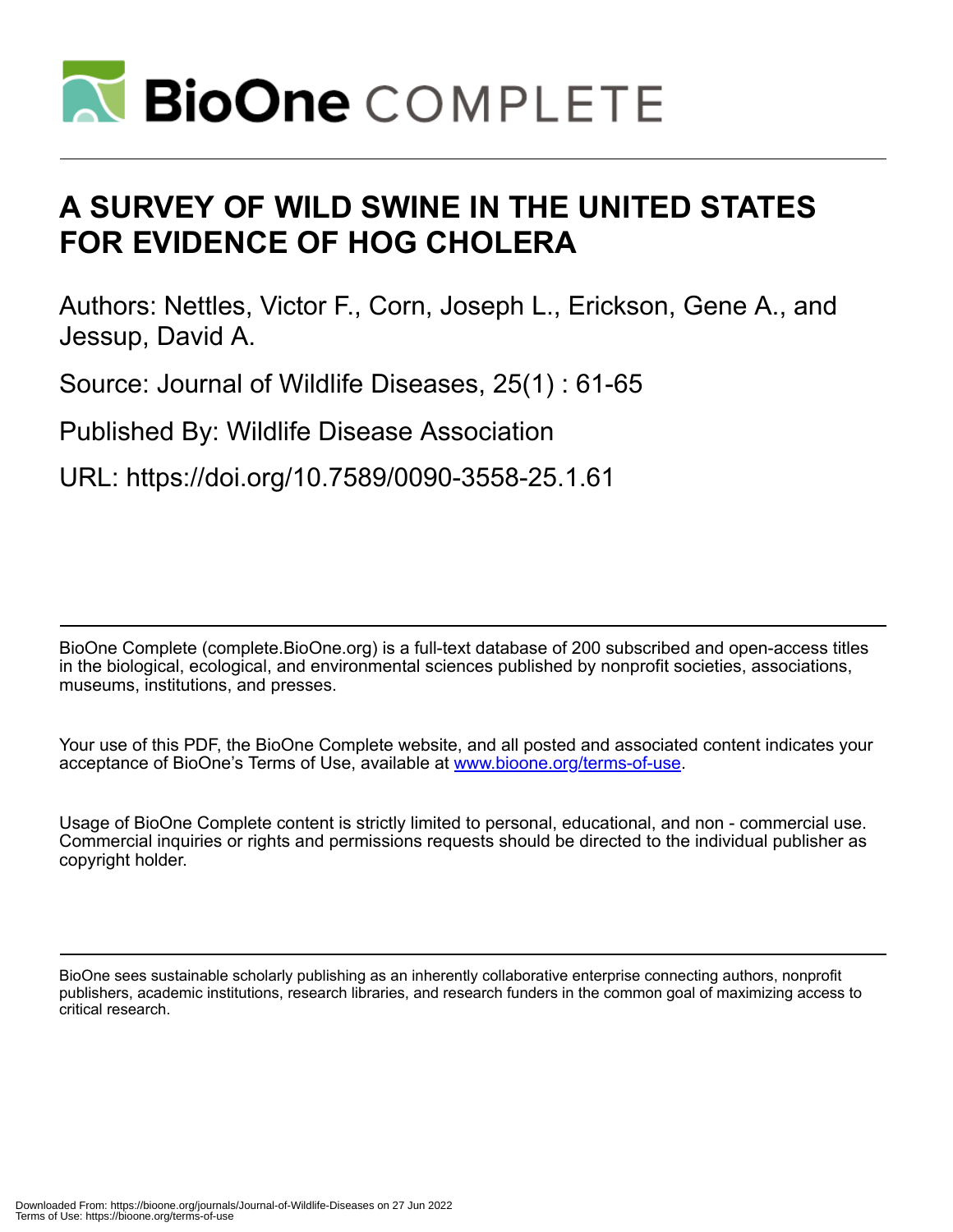## **A SURVEY OF WILD SWINE IN THE UNITED STATES FOR EVIDENCE OF HOG CHOLERA**

**Victor F. Nettles, Joseph L. Corn, Gene A. Erickson,2 and David A. Jessup3**

<sup>1</sup> Southeastern Cooperative Wildlife Disease Study, Department of Parasitology

College of Veterinary Medicine, The University of Georgia, Athens, Georgia 30602, USA

**<sup>2</sup>** National Veterinary Services Laboratories, Veterinary Services,

Animal and Plant Health Inspection Service, U.S. Department of Agriculture,

Post Office Box 844, Ames, Iowa 50010, USA

<sup>3</sup> California Department of Fish and Game, 1701 Nimbus Road, Suite D, Rancho Cordova, California 95670, USA

ABSTRACT: The results of surveillance for hog cholera (HC) in wild **swine** *(Sus scrofa)* collected from throughout the United States from 1979 to 1987 are presented. Sera collected from 1,218 wild swine and tissues from <sup>637</sup> were evaluated for HC antibodies and virus, respectively. Included within this surveillance were samples from Santa Cruz and Santa Rosa Islands, California, where HC virus had been deliberately introduced into wild swine during the 1950's in attempts to eradicate these animals. All evaluations were considered negative for HC. It appears that the HC virus does not maintain itself in dispersed swine populations and that wild swine have not remained a reservoir of HC since its eradication in domestic swine in the United States.

*Key words: Sus scrofa,* wild swine, hog cholera, surveillance, serologic survey.

### **INTRODUCTION**

The United States was declared free of hog cholera (HC) on 31 January 1978; however, HC remains widespread in domestic swine throughout most of the rest of the world (Trevino, 1985). Wild swine *(Sus scrofa)* are fully susceptible (Brugh et al., 1964); HC has been reported in wild swine in the United States (Shaw, 1941; Hanson and Karstad, 1959) and occurs at present in wild swine in Europe (International Disease Surveillance, 1988). Epizootics in European wild boar *(Sus scrofa)* typically have begun through exposure of wild swine to discarded HC-infected domestic swine carcasses. Infection of domestic swine through the feeding of infected wild swine carcasses to domestic swine also has been reported (Hutter, 1953; Spaa, 1955; Spiecker, 1969).

Throughout the eradication program in the United States, wild swine were sus pected as a possible reservoir of the virus. The initial objective of this survey was to determine if wild swine in the United States had evidence of HC infection following its eradication from domestic swine. During the survey, we learned that wild swine on Santa Cruz and Santa Rosa Islands, California, had been intentionally infected with HC during the 1950's. A second objective, therefore, was to determine the fate of the HC virus following its introduction into these two insular wild swine populations.

#### **MATERIALS AND METHODS**

The survey for evidence of HC in wild swine was conducted throughout the geographic range of wild swine in the United States from January 1979 to April 1987 (Table 1). Animals were livetrapped or collected by shooting. Immediately after euthanasia or death by gunshot, a blood sample was drawn via heart puncture. Serum was collected, centrifuged and frozen until eval uated by fluorescent antibody serum neutrali zation (National Veterinary Services Laboratories, 1981) at the National Veterinary Services Laboratories (NVSL; Veterinary Services, Ani mal and Plant Health Inspection Service, U.S. Department of Agriculture, Ames, Iowa 50010, USA). Titers  $\leq$ 1:16 were considered negative. Samples positive at a titer of  $\geq$ 1:16 also were tested by serum neutralization for antibodies against bovine viral diarrhea (BVD) virus. A low HC antibody titer coupled with an equivalent or higher BVD antibody titer was interpreted as a cross reaction resulting from BVD virus exposure, not as evidence of HC virus exposure (Stewart et al., 1971; Carbrey et al., 1976).

Abbreviated necropsies were conducted on all animals. Spleen and tonsil samples were collected, frozen and submitted to NV. L for HC virus isolation attempts by cell culture inoculation and/or direct fluorescent antibody tests. Suspensions of spleen and/or tonsil were inoc-

Downloaded From: https://bioone.org/journals/Journal-of-Wildlife-Diseases on 27 Jun 2022 Terms of Use: https://bioone.org/terms-of-use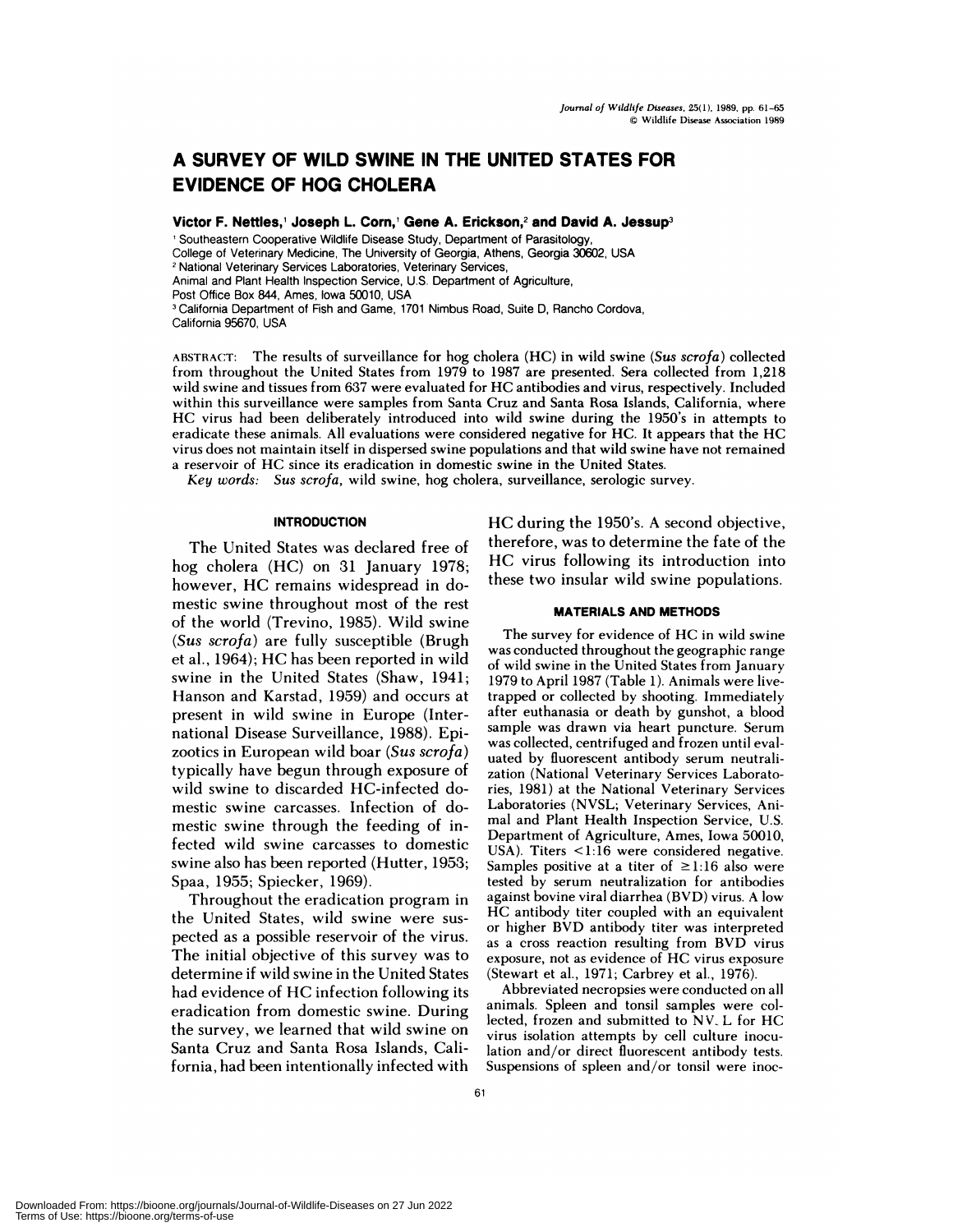| State<br>mo/yr               | County or parish       | Area                                      | Num-<br>ber of<br>sera | Num-<br>ber of<br>tissues |
|------------------------------|------------------------|-------------------------------------------|------------------------|---------------------------|
| Alabama                      |                        |                                           |                        |                           |
| 4/80                         | Clarke                 | Fred T. Stimpson/Hal's Lake               | 8                      | 8                         |
| Arizona                      |                        |                                           |                        |                           |
| 1/83                         | Mojave                 | Havasu National Wildife Refuge            | 13                     | 13                        |
| <b>Arkansas</b>              |                        |                                           |                        |                           |
| 10/80                        | Union                  | Felsenthal National Wildife Refuge        | 10                     | 10                        |
|                              |                        |                                           |                        |                           |
| California                   |                        |                                           |                        |                           |
| 2/83                         | San Luis Obispo        | Hardens Wildlife Management, Inc.         | 20                     | $\bf{0}$                  |
| 2/83                         | Los Angeles            | San Clemente Island, U.S. Navy            | 18                     | 0                         |
| 2/83                         | Santa Clara            | Mt. Hamilton Range                        | 18                     | 0                         |
| 2/83                         | Tehama                 | Dye Creek Preserve                        | 39                     | 11                        |
| 2/83                         | Merced                 | Cottonwood Creek Wildlife Management Area | 6                      | 0                         |
| 5/83                         | Monterey               | Deer Valley Ranch                         | 38                     | 38                        |
| 5/83                         | Santa Clara<br>Tehama  | Mt. Hamilton Range                        | 10                     | 10                        |
| 5/83                         | Santa Clara            | Dye Creek Preserve                        | 23                     | 10<br>$\bf{0}$            |
| 12/86                        | Santa Barbara          | Guadalupe Dump<br>Santa Cruz Island       | 10<br>31 <sup>a</sup>  | 31                        |
| 2/87<br>2/87                 | Santa Barbara          | Santa Rosa Island                         | 60                     | 61                        |
|                              |                        |                                           |                        |                           |
| Florida                      |                        |                                           |                        |                           |
| 12/79                        | Sarasota/Manatee       | Myakka River State Park                   | 24                     | 10<br>10                  |
| 2/80                         | Orange/Brevard<br>Lake | Tosohatchee/Merritt<br>E. K. Ranch        | 10<br>1                | 0                         |
| 2/80                         | Osceola                | Deseret Ranch                             |                        | 10                        |
| 3/80                         | Osceola                | Prairie Lakes State Park                  | 10<br>10 <sup>a</sup>  | 10                        |
| 7/80<br>1/81                 |                        | Tosohatchee State Preserve                | 6                      | 5                         |
|                              | Orange<br>Wakulla      | St. Marks National Wildlife Refuge        | 12                     | 12                        |
| 3/81<br>5/81                 | Brevard                | Merritt Island National Wildife Refuge    | 10                     | 10                        |
| 5/81                         | Franklin               | St. Vincent National Wildife Refuge       | 10                     | 10                        |
| 6/81                         | Hendry                 | Alico Ranch                               | 10 <sup>b</sup>        | 10                        |
|                              |                        |                                           |                        |                           |
| Georgia<br>$1/79$ and $7/80$ | Chatham                | Ossabaw Island                            | 104                    | 10                        |
| $6/79$ and $8/80$            | Camden                 | Cumberland Island                         | 15                     | 10                        |
| 7/79                         | Wilkinson              | Napier Plantation                         | 5                      | 5                         |
| 7/80                         | Telfair                | Horse Creek Wildlife Management Area      | 10                     | 10                        |
| $11/80$ and $4/81$           | Liberty                | <b>Fort Stewart</b>                       | 10                     | 10                        |
| $11/80$ to $12/80$           | Liberty                | Thompson's Pasture                        | 12                     | 10                        |
| 5/81                         | McIntosh               | Rhetts Island                             | 12                     | 10                        |
| 9/81                         | Chatham                | Ossabaw Island                            | 10                     | 10                        |
| 12/84                        | Liberty                | St. Catherines Island                     | 6                      | $\boldsymbol{6}$          |
| 3/85                         | Liberty                | St. Catherines Island                     | 8                      | 5                         |
| 7/85                         | Houston                | Oaky Woods Wildlife Management Area       | 9                      | 0                         |
| Hawaii                       |                        |                                           |                        |                           |
| $6/80$ to $9/80$             | Maui                   | Puu-O-Hoku Ranch, Molokai                 | 59                     | 8                         |
| $6/83$ to $7/83$             | Maui                   | Molokai                                   | 68                     | 0                         |
| $8/83$ to $11/83$            | Hawaii                 | Hawaii                                    | 133                    | 0                         |
| $6/85$ to $7/85$             | Maui                   | Molokai                                   | 30                     | 10                        |
| $7/85$ to $8/85$             | Honolulu               | Oahu                                      | 11                     | 10                        |
| 8/85                         | Maui                   | Maui                                      | 9                      | 10                        |

TABLE 1. Surveillance for hog cholera in wild swine in the United States, January 1979 through April 1987. Sera were tested by serum neutralization. Tissues were evaluated by cell culture virus isolation and/or the direct fluorescent antibody test.

 $\overline{\phantom{a}}$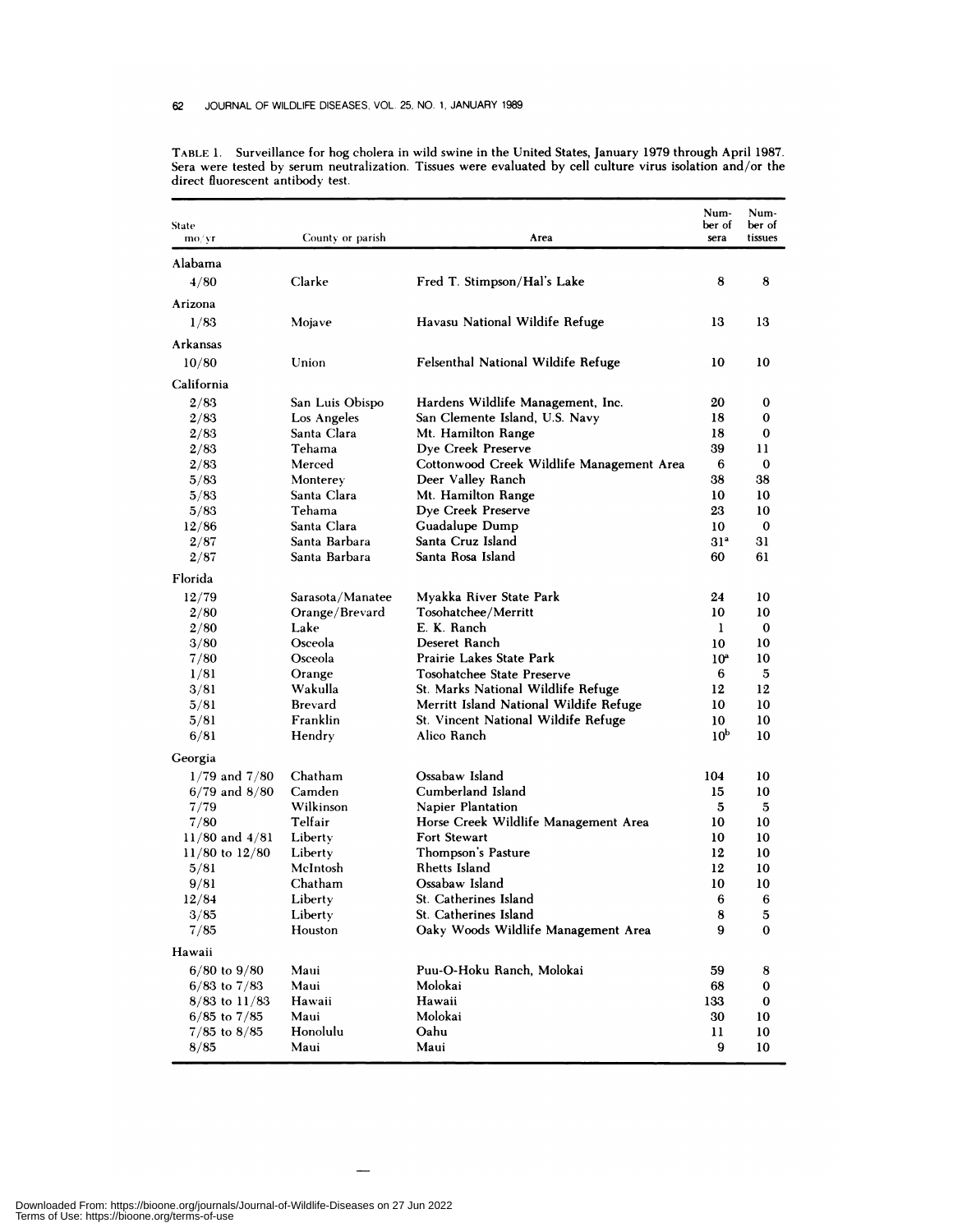| State<br>mo/yr     | County or parish | Area                                    | Num-<br>ber of<br>sera | Num-<br>ber of<br>tissues |
|--------------------|------------------|-----------------------------------------|------------------------|---------------------------|
| 9/85               | Kauai            | Kauai                                   | 9                      | 10                        |
| $3/87$ to $4/87$   | Maui             | Molokai                                 | 28                     | $\bf{0}$                  |
| Louisiana          |                  |                                         |                        |                           |
| 11/80              | Grant            | Georgetown                              | 9                      | 10                        |
| Mississippi        |                  |                                         |                        |                           |
| 9/80               | Pearl River      |                                         | 10 <sup>b</sup>        |                           |
|                    |                  | Poplarville                             |                        | 10                        |
| North Carolina     |                  |                                         |                        |                           |
| $1/80$ to $3/80$   | Swain            | Great Smoky Mountains National Park     | 8                      | $\mathbf{1}$              |
| South Carolina     |                  |                                         |                        |                           |
| $1/79$ and $5/80$  | Georgetown       | Hobcaw Barony                           | 45                     | 10                        |
| 4/80               | Beaufort         | Palmetto Bluff                          | 9                      | 9                         |
| 5/80               | Berkelev         | <b>Francis Marion National Forest</b>   | 10                     | 10                        |
| 11/84              | Aiken            | Savannah River Plant                    | 10                     | 10                        |
| 3/85               | Aiken            | Savannah River Plant                    | 8                      | 8                         |
| Tennessee          |                  |                                         |                        |                           |
| $3/79$ to $3/80$   | Blount           | Great Smoky Mountains National Park     | 11                     | 14                        |
| Texas              |                  |                                         |                        |                           |
| 1/85               | Cameron          | Laguna Atascosa National Wildife Refuge | 11                     | 10                        |
| 2/85               | Webb             | Callaghan Ranch                         | 20                     | 10                        |
| 2/85               | Kleberg          | King Ranch (Santa Gertrudis)            | 10 <sup>a</sup>        | 10                        |
| 2/85               | Kleberg          | King Ranch (Laureles)                   | 13                     | 10                        |
| 2/85               | Aransas          | Aransas National Wildife Refuge         | 13                     | 10                        |
| 4/85               | <b>Burnet</b>    | Lake Buchanan                           | 11                     | 10                        |
| 4/85               | Llano            | Granite Hills Herford Ranch             | 10                     | 10                        |
| 4/85               | Dimmit           | Piloncillo Ranch                        | 14                     | 10                        |
| 4/85               | Anderson         | Valley View Cattle Company              | 12                     | 10                        |
| 4/85               | Trinity          | <b>Temple Eastex</b>                    | 10                     | 10                        |
| Virginia           |                  |                                         |                        |                           |
| 10/80              | Princess Anne    | False Cape/Back Bay                     | 5                      | 5                         |
| West Virginia      |                  |                                         |                        |                           |
| $11/79$ and $1/80$ | Boone/Logan      | Boar Hunting Area                       | 6                      | 11                        |
| 11/81              | Boone/Logan      | Bear Tree Hollow                        | 0                      | 4                         |
| 11/81              | Boone/Logan      | Bear Tree Hollow                        | 7                      | 9                         |
| 11/81              | Boone/Logan      | Bear Tree Hollow                        | 1                      | 3                         |

| Continued |
|-----------|
|           |

One animal had a titer of 1:16 for hog cholera and 1:16 for bovine viral diarrhea.

 $<sup>b</sup>$  One animal had a titer of 1:16 for hog cholera and 1:256 for bovine viral diarrhea.</sup>

ulated into fetal porcine kidney (FPK) station ary roller tube cell cultures. Two 7-day passages were made in FPK cell cultures, and after the second passage, the cultures were freeze-thawed and subinoculated into FPK Leighton tube cell cultures (Stewart et al., 1975). After 48- to 72 hr incubation, the FPK cultures were stained with a polyvalent viral antiserum and an anti porcine immunoglobulin fluorescent antibody

conjugate for immunofluorescence assay (Stewart et al., 1975).

Included within the survey were wild swine collected on Santa Cruz and Santa Rosa Islands, California. Santa Cruz and Santa Rosa are two of a group of eight islands off the southern California coast that collectively are known as the Channel Islands. Santa **Cruz** lies 40 km south of the mainland coast of Santa Barbara; Santa Rosa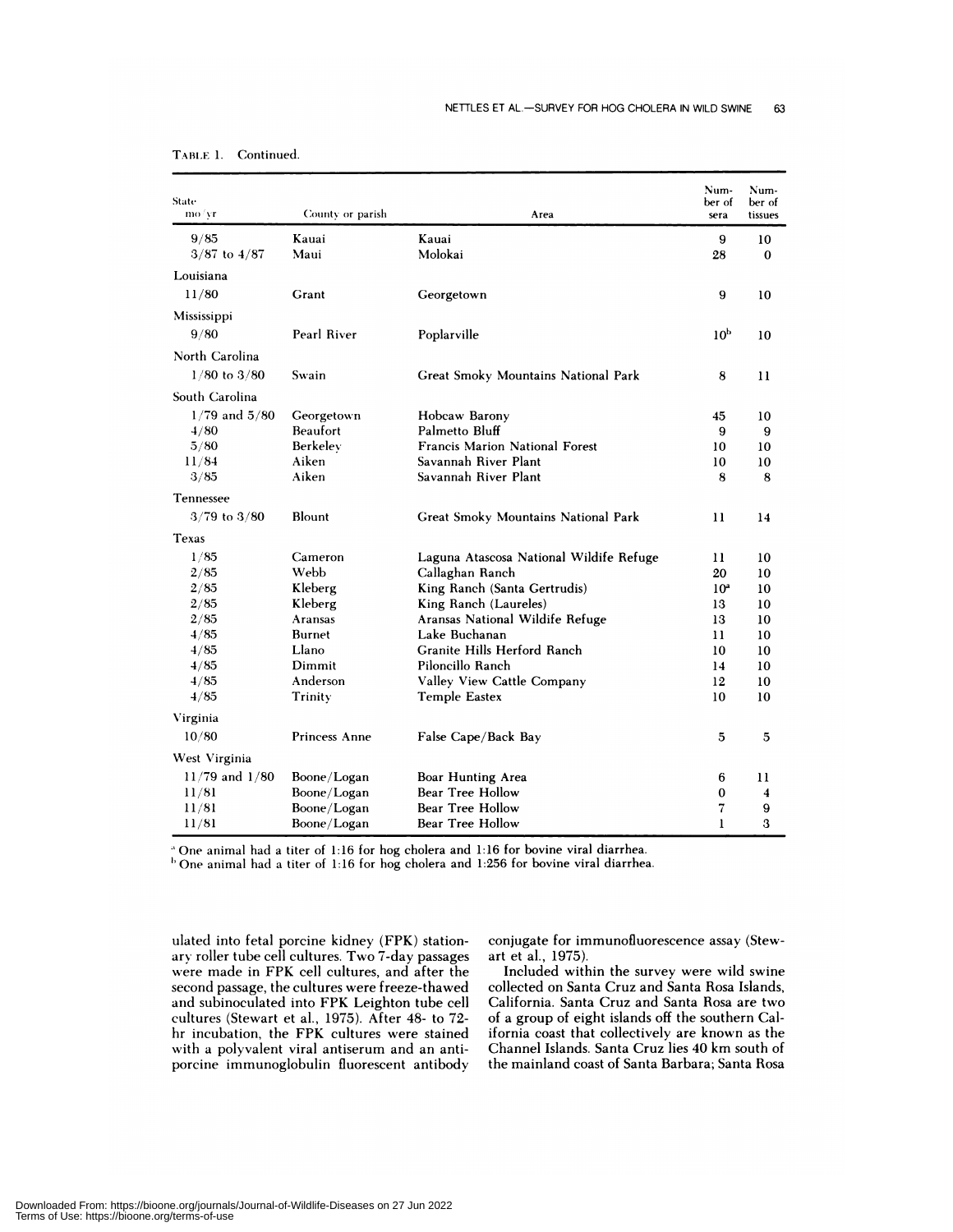lies 67 km southwest of the same location. Both **islands** are included within Santa Barbara County, California.

**During February 1987 interviews were con** ducted with persons who had been involved with **or** had knowledge of the HC introductions **on** Santa Cruz and Santa Rosa. Information gathered indicated that HC virus had been introduced into the Santa Cruz wild swine population at least three times. The first introduction oc curred sometime prior to 1944 when wild swine were trapped, inoculated, and released (Wheeler, 1944). Virus was reintroduced on atleast two subsequent occasions, once in 1950 and once in the early to mid-1950's. Both times an unknown number of pigs kept in a pen at the main ranch were inoculated and setfree. Each time **large** numbers of wild swine were observed dying or dead, but within a few years most evidence of the disease disappeared (C. Stanton, Natural Re serve System, **Marine Science** Institute, University of California, Santa Barbara, California 93106, USA, pers. comm.).

**Interviews** with longtime residents of Santa Rosa revealed that HC virus was released into the wild swine population of Santa Rosa twice, once in 1949 and again in either 1952 or 1953. Both times, 20 to 40 animals were roped, inoculated and set free. Wild swine were abundant at the time of the first introduction and about 80% of the island population died. The population was smaller when the second introduction occurred and a smaller percentage of wild swine died. Within a few years of each introduction, evidence of the disease in the wild swine population disappeared.

#### **RESULTS**

Sixty-seven wild swine collections were made in 15 states. Serum samples from 1,218 animals and tissues from 637 animals were negative for HC antibodies (Table 1). Included within these figures are the 31 wild swine from Santa Cruz and 61 from Santa Rosa. Three wild swine, one each from Santa Cruz Island, California, Osceola County, Florida, and Kleberg County, Texas, had equivocal HC-BVD antibody titers of 1:16. Individual wild swine from Hendry County, Florida, and Pearl River County, Mississippi, had HC antibody titers **of** 1:16 but higher BVD titers (Table 1). All five wild swine with equivocal HC-BVD antibody titers or higher BVD titers were negative for HC virus by cell culture inoculation and/or the

direct fluorescent antibody test of tonsil and/or spleen.

### **DISCUSSION**

Results of serologic evaluations and virus isolation attempts on samples from wild swine from Santa Cruz and Santa Rosa Islands were considered indicative of no HC virus activity on these islands. Although it would not be possible to determine a zero infection rate without collecting samples from all of the wild swine on each island, negative HG tests from 92 animals provided a good statistical infer ence for this conclusion. Tabulations using a binomial distribution, as provided by the Southeastern Cooperative Wildlife and Fisheries Statistics Project (North Carolina State University, Raleigh, North Carolina 27695, USA) indicated that in large populations, as are found on both Santa Cruz and Santa Rosa, the collection of 29 animals negative for HG would indicate that the upper limit of the proportion of the population infected was 10% with a confidence level of 95%. If the sample size were doubled (59 animals) and all evaluations were negative for HG, it would indicate that the upper limit of proportion infected did not exceed 5% with a confidence level of 95% (Snedecor and Cochran, 1967). Combined results from both islands (92 animals) indicated that the maximum infection rate possible was <3.3%. Such low rates of infection would be unlikely considering the infectious nature of the HG virus. These statistics, com bined with the fact that evidence of active HG infections had not been observed in wild swine on either island since the period of time when virus was introduced, predicate the conclusion that the HG virus did not remain active on either Santa Gruz or Santa Rosa Islands.

The above conclusion has national significance. The fact that the virus did not persist in these two island populations after its deliberate introduction, combined with the negative results from nationwide HG surveillance of the additional wild swine